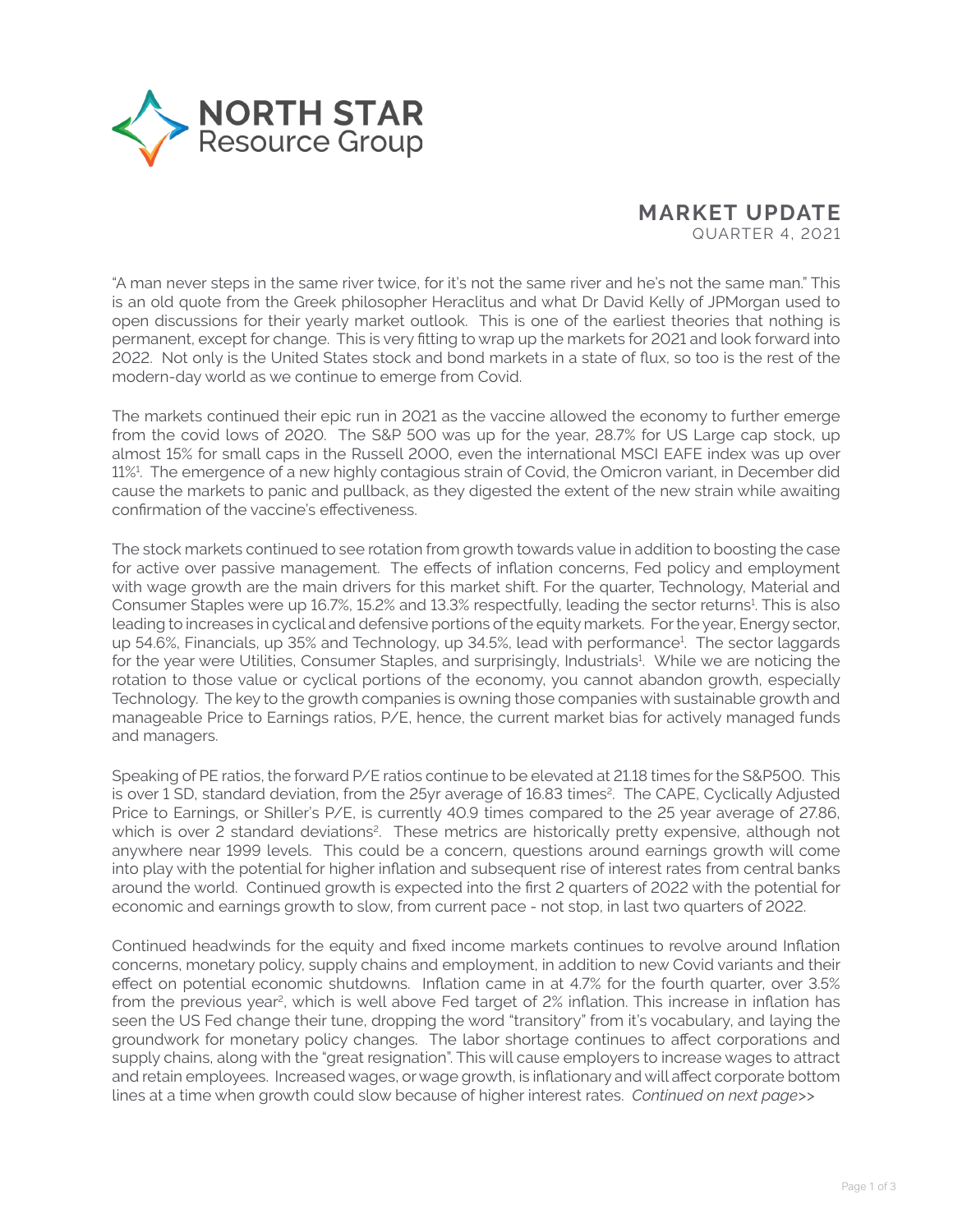Ironically, this does come as an economic benefit; worker productivity usually increases as corporations engage in becoming more efficient using technology. Normally, the months of January and February are the slowest months for retail which may allow supply chains to catch up to demand. Of course, geo-political concerns will always continue to weigh on markets, but usually with minimal effects.

On the fixed income side, the 10-year Treasury yield ended the year at 1.52% after a fourth quarter rally in the Treasury markets. Yields peaked for the year at 1.78% at end of first quarter<sup>2</sup>. A bond market rally is the buying of bonds, pushing prices up and yields lower. This late year rally was in contrast to the message the Federal Reserve and inflation were indicating about the economy. During the fourth quarter, the US Federal Reserve Bank has indicated it will began tapering and looking to increase interest rates in 2022 as they found themselves behind the inflation 8 Ball. Consensus among economists is that the Fed will increase the Fed Funds Rate, the key bank rate, 3 times in 2022. The aggressive tapering of bond buying will end in March of 2022 with the expectation that Fed will begin to raise rates, 25bps each time, once in June, once in Sept and for a final time in December. These are all expectations, as actual markets, growth rates and inflation could dictate otherwise. Even with the late year bond rally, we saw the Barclay's US Aggregate Bond down 1.54% for the year<sup>1</sup>.

Monetary policy from central banks around the world are appearing to be following a similar strategy with interest rates and inflationary policies. The US dollar strengthened in Q4 but is expected to weaken in 2022 as the new US Fed Reserve policies are implemented. A weakened dollar could provide opportunities in the international equity markets, particularly developed markets; they still look very cheap historically compared to US equities. The MSCI ACWIxUS current P/E ratio is 14.3 times, which is a 32.7% discount to the US S&P500, almost 3 standard deviations below the average!<sup>2</sup>

Taking the long-term view at North Star Investment Resource Center, we continue to believe diversified portfolios and disciplined investment strategies can continue to provide the best opportunities for those investors seeking growth.

We welcome investment discussions, should you have any questions or concerns; or if there is a change in your investment time horizon or financial circumstances, please feel free to contact us at your convenience.

Written by North Star Investment Resource Center

*(Average Annual Returns chart on next page)*